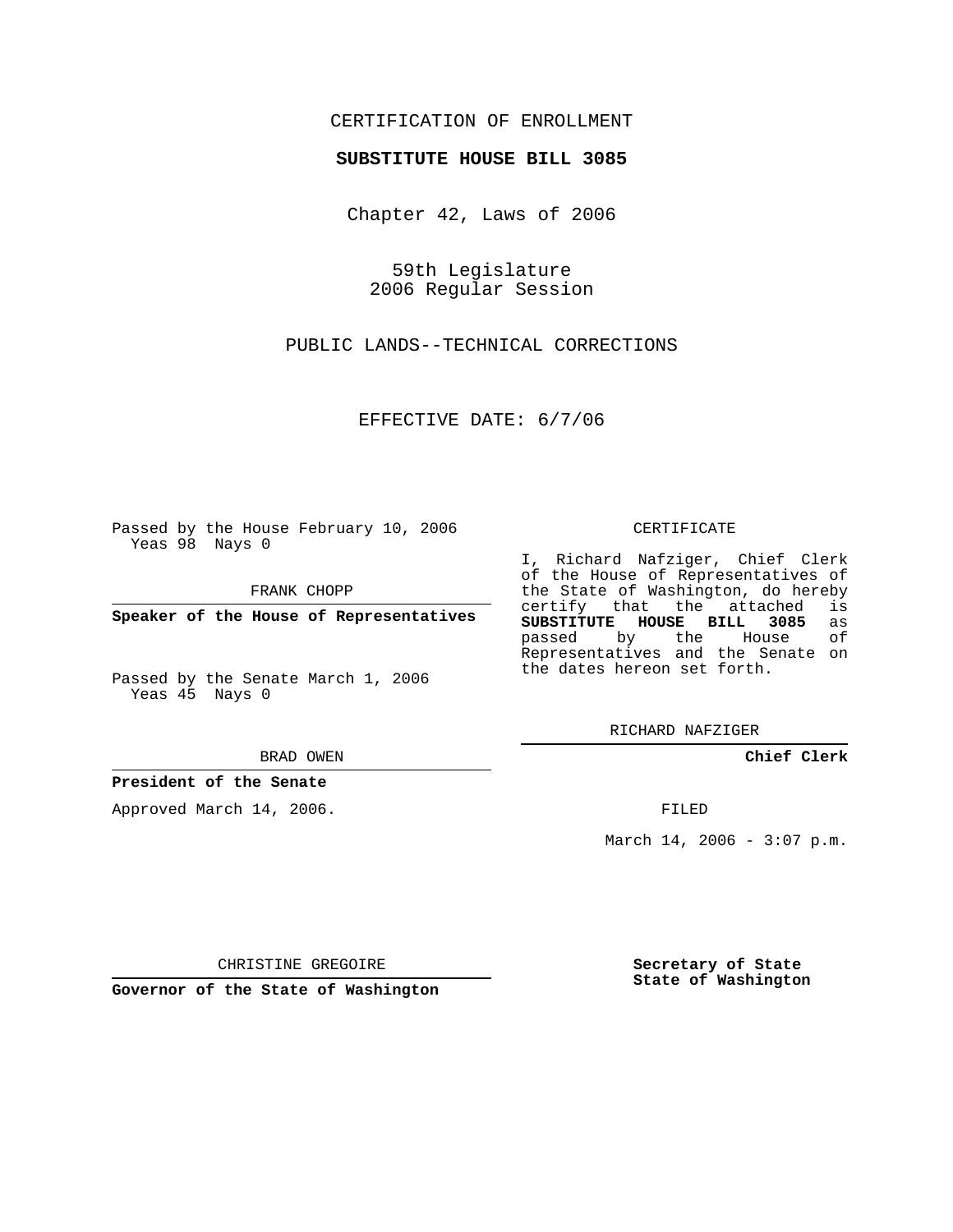# **SUBSTITUTE HOUSE BILL 3085** \_\_\_\_\_\_\_\_\_\_\_\_\_\_\_\_\_\_\_\_\_\_\_\_\_\_\_\_\_\_\_\_\_\_\_\_\_\_\_\_\_\_\_\_\_

\_\_\_\_\_\_\_\_\_\_\_\_\_\_\_\_\_\_\_\_\_\_\_\_\_\_\_\_\_\_\_\_\_\_\_\_\_\_\_\_\_\_\_\_\_

Passed Legislature - 2006 Regular Session

# **State of Washington 59th Legislature 2006 Regular Session**

**By** House Committee on Natural Resources, Ecology & Parks (originally sponsored by Representatives Blake, Kretz, B. Sullivan, Orcutt, Haler and Ericks)

READ FIRST TIME 02/02/06.

1 AN ACT Relating to technical corrections to public lands statutes; 2 amending RCW 79.15.050 and 79.15.080; and repealing 2003 c 381 ss 1, 2, 3 and 3.

4 BE IT ENACTED BY THE LEGISLATURE OF THE STATE OF WASHINGTON:

 5 **Sec. 1.** RCW 79.15.050 and 2003 c 334 s 353 are each amended to 6 read as follows:

7 (1) All sales of valuable materials exceeding ((twenty)) twenty-8 five thousand dollars in appraised value must be at public auction or 9 by sealed bid to the highest bidder, provided that on public lands 10 granted to the state for educational purposes sealed bids may be 11 accepted for sales of timber or stone only.

 (2) A direct sale of valuable materials may be sold to the applicant for cash at full appraised value without notice or advertising. The board must, by resolution, establish the value amount 15 of a direct sale not to exceed ((<del>twenty</del>)) <u>twenty-five</u> thousand dollars in appraised sale value, and establish procedures to ensure that competitive market prices and accountability are guaranteed.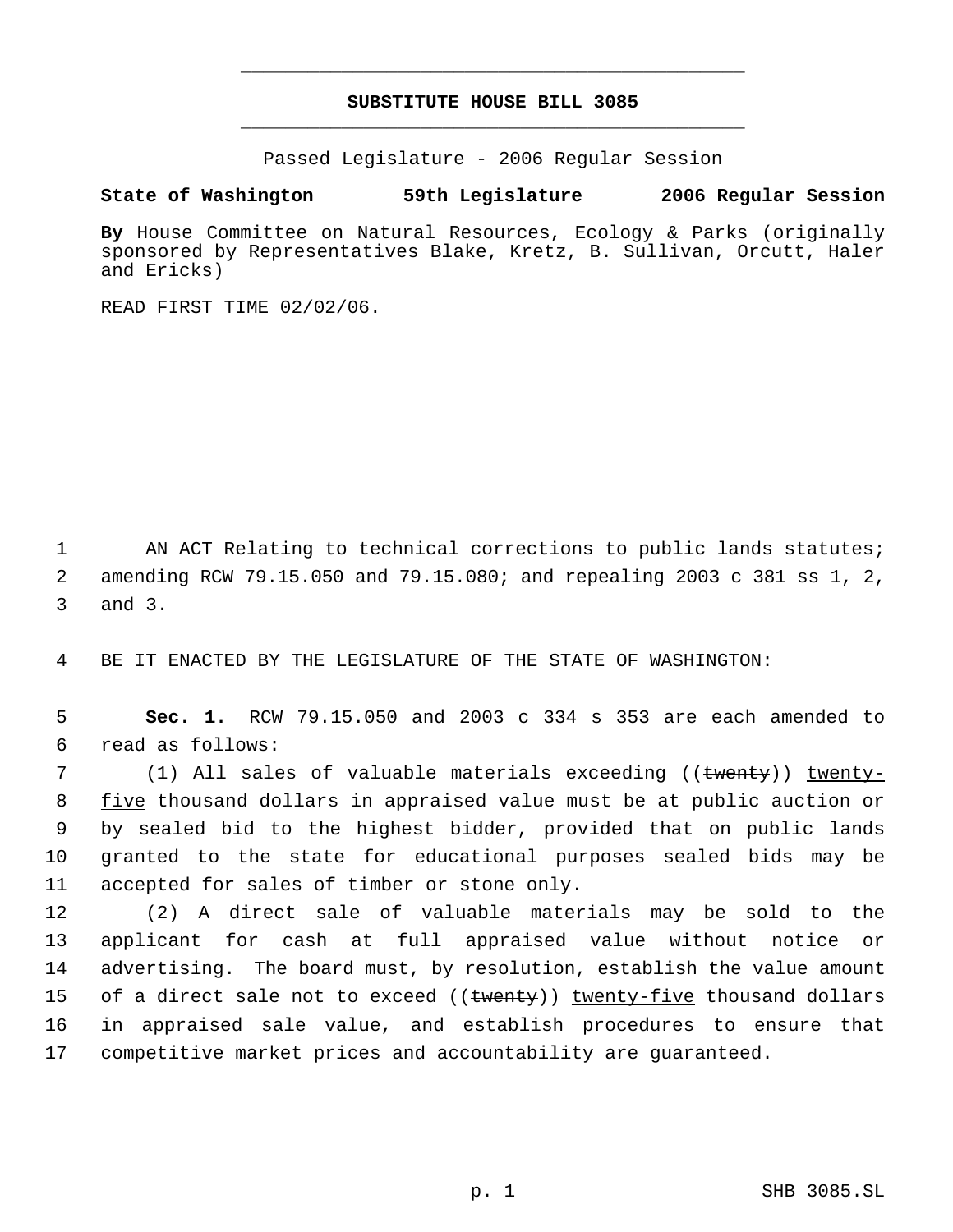**Sec. 2.** RCW 79.15.080 and 2003 c 334 s 347 are each amended to read as follows:

 (1) Sales, other than direct sales, appraised at an amount not 4 exceeding ((one)) two hundred fifty thousand dollars, when authorized by the board for sale, shall be advertised by publishing not less than ten days prior to sale a notice of such sale in a newspaper of general circulation located nearest to the property from which the valuable material is to be sold.

 (2) Except as provided in RCW 79.15.050, all other proposed sales of valuable materials must be advertised through individual notice of sale and publication of a statewide list of sales.

(a) The notice of sale:

 (i) Must specify the place, date, and time of sale, the appraised value thereof, and describe with particularity each parcel of land from which valuable materials are to be sold. The estimated volume will be identified and the terms of sale will be available in the region headquarters and the department's Olympia office;

 (ii) May prescribe that the bid deposit required in RCW 79.15.110 be considered an opening bid;

20 (iii) ((Must be published not less than two times during a four- week period prior to the time of sale in at least one newspaper of 22 general circulation where the material is located)) May be advertised 23 by newspaper or by other means of publishing the information such as on the internet; and

 (iv) Must be posted in a conspicuous place in the department's Olympia office and in the region headquarters administering the sale, and in the office of the county auditor of the county where the material is located.

 (b) The department shall print a list of all valuable material on public lands that are to be sold. The list should be organized by county and by alphabetical order.

 (i) The list should be published in a pamphlet form, issued at least four weeks prior to the date of any sale and provide sale information to prospective buyers.

 (ii) The department must retain for free distribution in the Olympia office and the region offices sufficient copies of the pamphlet, to be kept in a conspicuous place, and, when requested to do